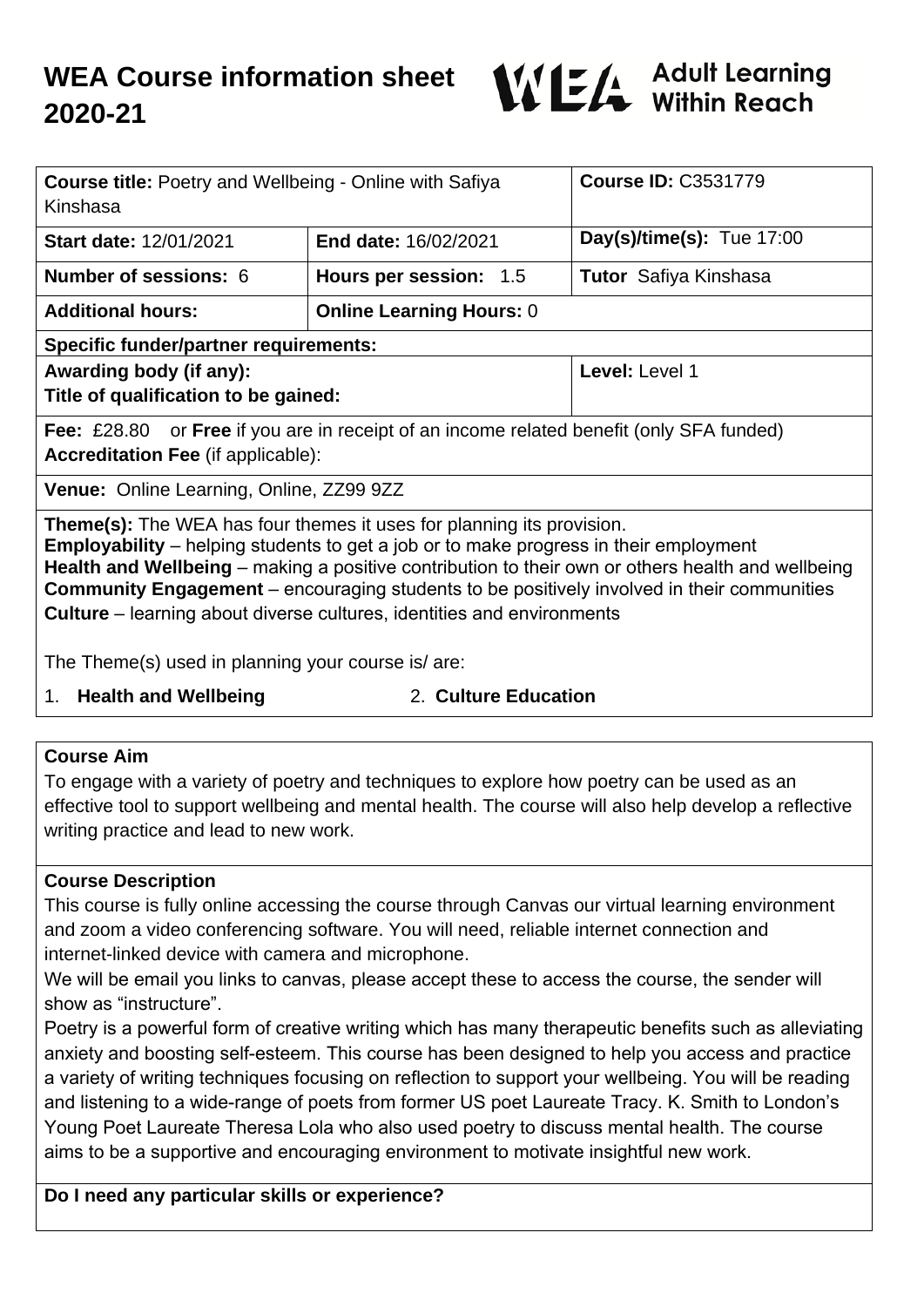### **What will I achieve?**

## **By the end of the course I will be able to:**

- 1. Understand creative writing techniques
- 2. recall memories and record data.
- 3. Understand the use of description, genre, location and characterisation.
- 4. compare different texts

### **What teaching methods will be used and will there be work outside of the class?**

- The WEA's digital learning platform, Canvas will be used to provide resources or to support lessons, enable assessment, provide learner feedback and for other activities for individuals away from the course. If you want to understand more about our digital learning platform please visit: http://bit.ly/WEAonline

- The WEA tutor will use a range of different teaching and learning methods and encourage you and the group to be actively involved in your learning
- You may be asked to undertake additional work in your own time to support your learning
- You will be expected to carry out a range of activities in your own time

## **What kind of feedback can I expect from the tutor?**

- You will be able to keep a record of your progress and achievement using photos, audio, text or documents uploaded into the WEA's digital learning platform, WEA Canvas.

- Your tutor will provide written, text and audio feedback recorded in WEA Canvas, WEA's digital learning platform.

- A range of informal activities will be used by the tutor to see what you are learning which may include quizzes, question and answer, small projects and discussion

- You will have opportunities to discuss your progress with your tutor
- You will be encouraged to share your work with the group and discuss your learning
- You will be encouraged to consider other students work and give your opinions and suggestions
- There will be a number of tasks appropriate to your course such as written work, creating art or craft,

video, photography or small projects. Some of these may be marked to help you progress

# **What else do I need to know? Is there anything I need to bring?**

- What you need: You will need an internet connection, speakers, a microphone and a webcam so that you can use our video learning platform, Zoom. If you'd like to understand more Zoom please visit: http://bit.ly/ZoomSpec

- You will also need access to the internet outside of your sessions. You could do this using a smart phone, tablet, laptop or a desktop computer (at home or through a library etc.).

- You will need a personal email address to join the WEA's digital learning platform, Canvas so that you can receive resources, record your progress and achievement and to work with others and share ideas. If you want to understand more about our digital learning platform please visit: http://bit.ly/WEAonline

- Bring pen and paper to jot down notes and/ or tools you use to write journals with.

**Pre-course work, reading and information sources**

- You will have access to course resources and links to wider learning through the WEA's digital learning